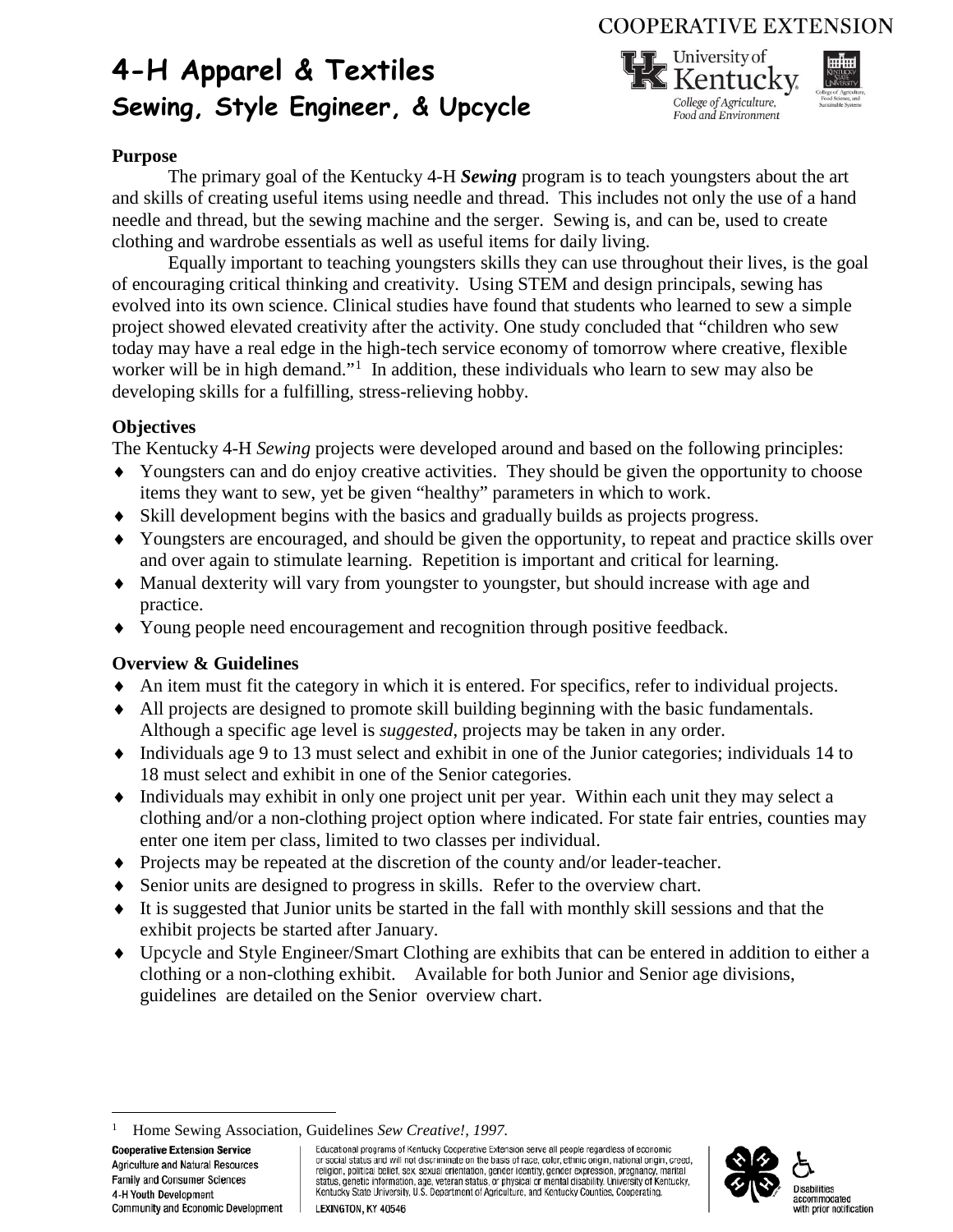The following is an abbreviated overview of the entire *Junior Sewing* units. Refer to each Unit for more detailed information and guidelines.

## **Junior Sewing --** Ages 9 to 13

|                                             | Skills to be                                                                                                                                                                                                                                                                                                       | Equipment/                                                                                                                                                                                                                             | Terms                                                                                                                                                                                                                                                                               | Project                                                                                                                                                                                            |                                                                                                                                               | Practice/                                                                                                                                                                        |
|---------------------------------------------|--------------------------------------------------------------------------------------------------------------------------------------------------------------------------------------------------------------------------------------------------------------------------------------------------------------------|----------------------------------------------------------------------------------------------------------------------------------------------------------------------------------------------------------------------------------------|-------------------------------------------------------------------------------------------------------------------------------------------------------------------------------------------------------------------------------------------------------------------------------------|----------------------------------------------------------------------------------------------------------------------------------------------------------------------------------------------------|-----------------------------------------------------------------------------------------------------------------------------------------------|----------------------------------------------------------------------------------------------------------------------------------------------------------------------------------|
| Unit                                        | (can be) learned                                                                                                                                                                                                                                                                                                   | <b>Supplies Needed</b>                                                                                                                                                                                                                 | to Learn                                                                                                                                                                                                                                                                            | Clothing                                                                                                                                                                                           | <b>OR</b><br>Non-clothing*                                                                                                                    | Service Project                                                                                                                                                                  |
| I - Let's learn<br>to Sew<br>4JD-01PB       | $\triangle$ Basic sewing machine<br>use and parts<br>• Fabric preparation<br>$\triangleleft$ Basic pressing<br>$\bullet$ Using pattern /pattern<br>envelope<br>• Basic skills to sew a<br>simple garment or usable<br>item.                                                                                        | • Woven fabric<br>$\bullet$ Pattern<br>$\bullet$ Sewing machine<br>$\triangle$ Serger (optional)<br>٠<br>Refer to Unit for<br>additional items.                                                                                        | Woven fabric<br>٠<br>Selvage<br>٠<br>Grainline<br>٠<br>Raw edge<br>٠<br>Fabric preparation<br>Seam /seam finish<br>٠<br>Casing<br>٠<br>Hem<br>٠<br>Etc.<br>٠                                                                                                                        | Sew and exhibit one<br>item:<br>Shorts with casing<br>Skirt with casing<br>• Pants with casing<br>Casing includes elastic<br>and/or drawstring                                                     | Sew and exhibit one<br>item:<br>• Drawstring tote<br>bag/purse<br>• Laundry bag with<br>drawstring casing<br>Sew Green Tote Bag<br>Apron<br>٠ | • Rectangular<br>placemat<br>"Scrunchies" hair<br>ornament<br>Tissue case<br>Nine patch pillow<br>Travel kit<br>Square napkin<br>with serged edge<br>Bandana with<br>serged edge |
| II - Let's Get<br>to the Bottom<br>4JD-01PB | Continue to use and<br>improve on the skills from<br>Unit 1. Skills to be added:<br>$\triangle$ Using interfacing<br>$\triangle$ Curved & enclosed<br>seams<br>$\triangle$ Darts & Facings<br>• Fasteners: zipper<br>(required), snap or hook<br>and eye<br>Hand-stitched hem<br>$\bullet$ Beginning serger skills | • Woven fabric<br>$\blacklozenge$ Pattern<br>$\blacklozenge$ Zipper foot<br>$\blacklozenge$ Interfacing<br>◆ Fasteners:<br>$Zipper-$<br>required<br>Snap<br>$\blacksquare$ Hook & eye<br>Thimble<br>$\blacklozenge$ Serger (if avail.) | $\triangleleft$ Zipper<br>$\bullet$ Snap<br>$\blacklozenge$ Thimble<br>$\bullet$ Hook & eye<br>$\bullet$ Interfacing<br>◆ Basic serger<br>parts<br>$\blacklozenge$ Waistband<br>$\triangleleft$ Bulk<br>$\bullet$ Darts<br>$\triangleleft$ Securing threads<br>$\blacklozenge$ Etc. | Sew and exhibit one<br>item; it must include a<br>zipper:<br>Shorts, skirt, or<br>٠<br>pants with<br>waistband<br>Shorts, skirt, or<br>pants with facing                                           | Sew and exhibit one:<br>• Zippered tote bag<br>Zippered purse<br>Zippered gym bag<br>Zippered garment bag                                     | Book cover<br>Eyeglass case<br>Cell phone case<br>Holiday stocking<br>Decorative pillow<br>Zippered travel<br>bag<br>• Simple doll<br>clothes                                    |
| Top It<br>III -<br>Off<br>4JD-01PB          | Continue to use and<br>improve on the skills from<br>Unit 1 and Unit 2. Skills to<br>be added:<br>♦ Pattern fitting<br>$\triangleleft$ Sleeves<br>$\triangle$ Collar<br>♦ Buttons & buttonholes --<br>required<br>$\triangle$ Lining                                                                               | • Woven fabric<br>$\blacklozenge$ Pattern<br>$\blacklozenge$ Buttons-required<br>♦ Buttonhole foot<br>/attachment<br>$\blacklozenge$ Cording foot (for<br>piping application)                                                          | $\blacklozenge$ Pattern fitting<br>• Topstitching<br>$\blacklozenge$ Trim<br>$\triangle$ Lining<br>$\triangle$ Collar<br>Fasteners: Buttons and<br>buttonholes shank                                                                                                                | Sew and exhibit one<br>item; it must include<br>buttons and<br>buttonholes:<br>Shirt<br>$\blacksquare$<br>Simple jacket<br>$Dress - 1$ -piece no<br>waistline<br>Bathrobe<br>• Vest with facing or | Sew and exhibit:<br>Backpack with lining,<br>applied trim, and<br>button(s) and<br>buttonhole(s).                                             | • Serger<br>constructed<br>hanger cover<br>Pillow with<br>decorative trim<br>Doll clothes<br>Gift bag<br>Simple curtains<br>"Fanny" pack<br>Sling purse                          |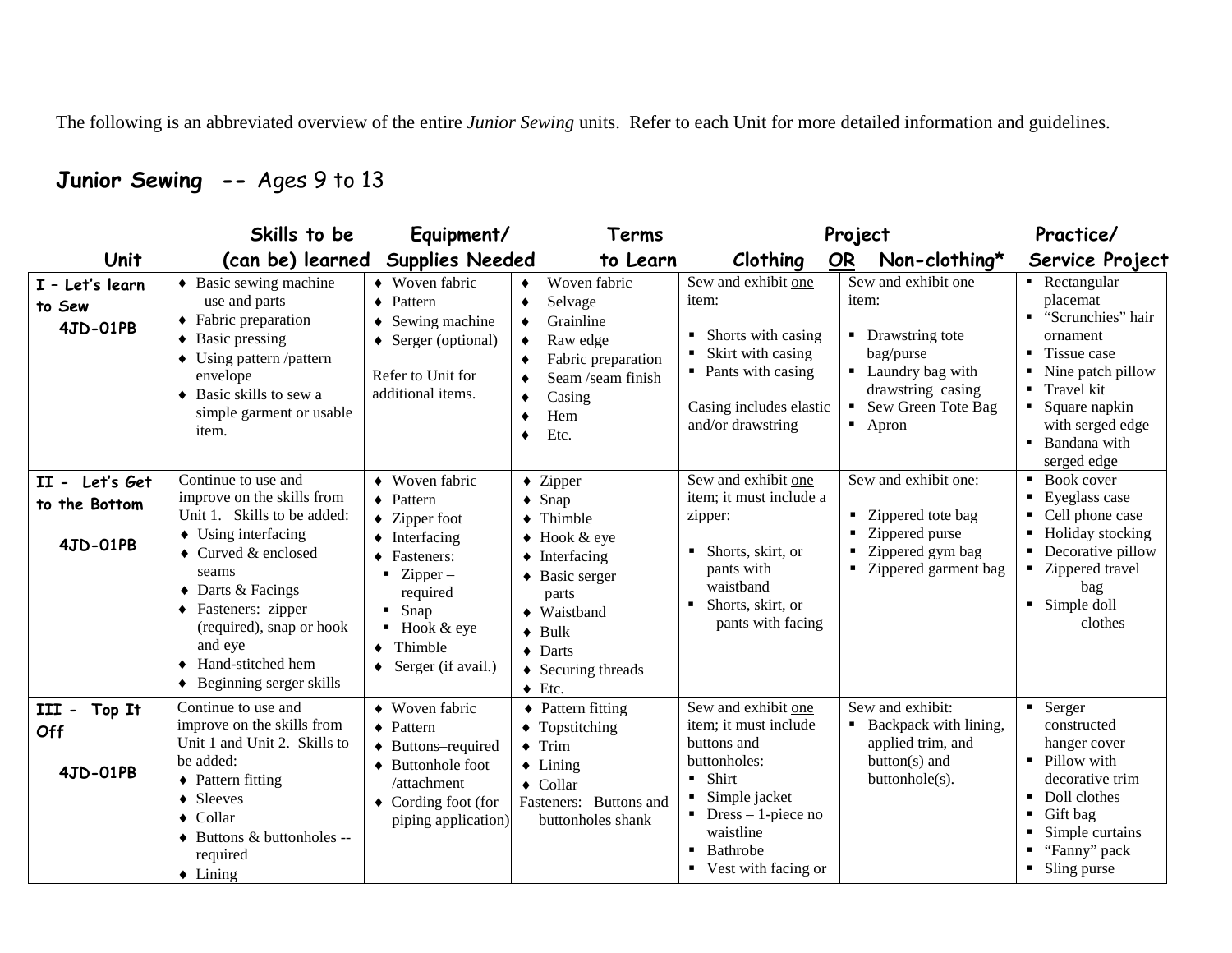|                                                                                                                                                  | • Topstitching<br>$\bullet$ Trim                                                                                                                                                                                                                                                          |                                                                                                                                                                                                                                                                       |                                                                                                                                                                                                                                                           | lining<br>Cape with hood or                                                                                                                                                                                                                                                                                                                          |                                                                                                                                                                                                                                                                                                                                                                                                  |                                                                                                                                                 |
|--------------------------------------------------------------------------------------------------------------------------------------------------|-------------------------------------------------------------------------------------------------------------------------------------------------------------------------------------------------------------------------------------------------------------------------------------------|-----------------------------------------------------------------------------------------------------------------------------------------------------------------------------------------------------------------------------------------------------------------------|-----------------------------------------------------------------------------------------------------------------------------------------------------------------------------------------------------------------------------------------------------------|------------------------------------------------------------------------------------------------------------------------------------------------------------------------------------------------------------------------------------------------------------------------------------------------------------------------------------------------------|--------------------------------------------------------------------------------------------------------------------------------------------------------------------------------------------------------------------------------------------------------------------------------------------------------------------------------------------------------------------------------------------------|-------------------------------------------------------------------------------------------------------------------------------------------------|
| $IV -$<br>Stretch<br>Knit<br>Your<br><b>Skills</b><br>4JD-01PB                                                                                   | • Pattern and fabric<br>selection for knits<br>• Basic knit sewing<br>techniques<br>$\triangle$ Serger sewing techniques                                                                                                                                                                  | $\bullet$ Knit fabric -<br>stable, limited<br>stretch fabric<br>$\triangle$ Pattern<br>$\triangle$ Sewing notions<br>for knit<br>$\blacklozenge$ Interfacing for<br>knit                                                                                              | ◆ Stable knit<br>$\blacklozenge$ Rib knit<br>$\triangleleft$ Stretch<br>◆ Stretch gauge<br>♦ Stretch recovery<br>♦ 3-thread overlock<br>seam<br>♦ 4-thread overlock<br>seam<br>• Double-stitched<br>seam                                                  | collar<br>Sew and exhibit a one<br>or two-piece complete<br>outfit. Select from the<br>following:<br>$\blacksquare$<br><b>Dress</b><br>Shirt / jacket with<br>$\blacksquare$<br>pants / shorts / skirt<br>Pajamas or night-<br>shirt                                                                                                                 | Does not apply.                                                                                                                                                                                                                                                                                                                                                                                  | $\blacksquare$ No sew fleece<br>blanket / throw<br>Knit turban<br>$\blacksquare$<br>Headband<br>$\blacksquare$<br>• Neck-coolers<br>• Bath mitt |
| Unit V - Moving<br>on Up:<br><b>Intermediate</b><br>skills<br>Suggested Age<br>$12 - 13$<br>Added for 2011<br>not yet included<br>in<br>4JD-01PB | Continue to use and<br>improve on the skills from<br>previous units. Skills to be<br>added:<br>• Making a complete outfit<br>• Other zipper applications<br>• Waistline seams<br>$\triangle$ Armhole facings                                                                              | • Woven fabric<br>$\triangle$ Pattern<br>$\blacklozenge$ Zipper foot<br>$\blacklozenge$ Interfacing<br>◆ Fasteners:<br>• Zipper<br>Snap<br>$\blacksquare$<br>Hook & eye<br><b>Buttons</b><br>$\blacksquare$<br>Thimble<br>$\bullet$<br>$\triangle$ Serger (if avail.) | • Seamline stay<br>$\blacklozenge$ Waistline stay<br>$\triangleleft$ Catch-stitch hem<br>$\bullet$ Slip-stitch hem<br>◆ Graded seam<br>• Exposed zipper<br>• Flat fell seam<br>$\bullet$ French seam                                                      | Sew and exhibit a one<br>complete outfit from<br>woven fabric. Select<br>from the following:<br>$\blacksquare$ Dress<br>Coveralls<br>٠<br><b>Jumpsuit</b><br>Item must include at<br>least a zipper and/or<br>buttons and<br>buttonholes. A<br>waistline, simple<br>lining, trim, collar, and<br>sleeves may be<br>included but are not<br>required. | Does not apply.                                                                                                                                                                                                                                                                                                                                                                                  | • Pillow case with<br>enclosed seams                                                                                                            |
| VI - Put It All<br>Together<br>This is listed as<br>Unit V in<br>4JD-01PB                                                                        | Youth are given more<br>choice and flexibility, but<br>should continue to build on<br>previous skills.<br>• Pattern and fabric<br>selection for specialty<br>knit, stretch woven,<br>print, plaid or border<br>print fabrics.<br>• Fabric coordination<br>• Zipper variations<br>• Collar | ◆ Fabric choice<br>may be woven,<br>knit, or a<br>combination of<br>the two.<br>$\bullet$ Pattern<br>• Invisible zipper<br>foot<br>$\triangle$ Sewing notions<br>according to<br>pattern<br>appropriate to                                                            | • Elasticized<br>waistband<br>$\bullet$ Invisible zipper /<br>zipper foot<br>• Placket<br>$\blacklozenge$ Pockets<br>$\triangleleft$ Seamline stay<br>$\blacklozenge$ Waistline stay<br>$\triangle$ 2-way stretch fabric<br>• Regulation set-in<br>sleeve | Sew and exhibit a two<br>or three-piece<br>complete outfit with at<br>least three new skills<br>listed for this unit. No<br>waistline casings.<br>Select from the<br>following:<br>Swimwear with<br>٠<br>cover-up<br>• Warm-up suit                                                                                                                  | <b>Using Wild Ginger</b><br>Software, Inc. Wild Things!<br>Software program, select<br>the Tote Bag or Bicycle Bag<br>option and design a bag that<br>includes at least 2 pockets.<br>Minimum size requirement<br>for the tote bag is 12 inches<br>in height and 12inches in<br>width. At least one<br>functional zipper must be<br>included in your design and<br>creative stitchery or applied | • Helmet covers<br>Pillow with<br>mitered corners<br>• Basket liners<br>• Chair or seat<br>covers<br>• Shoe bag                                 |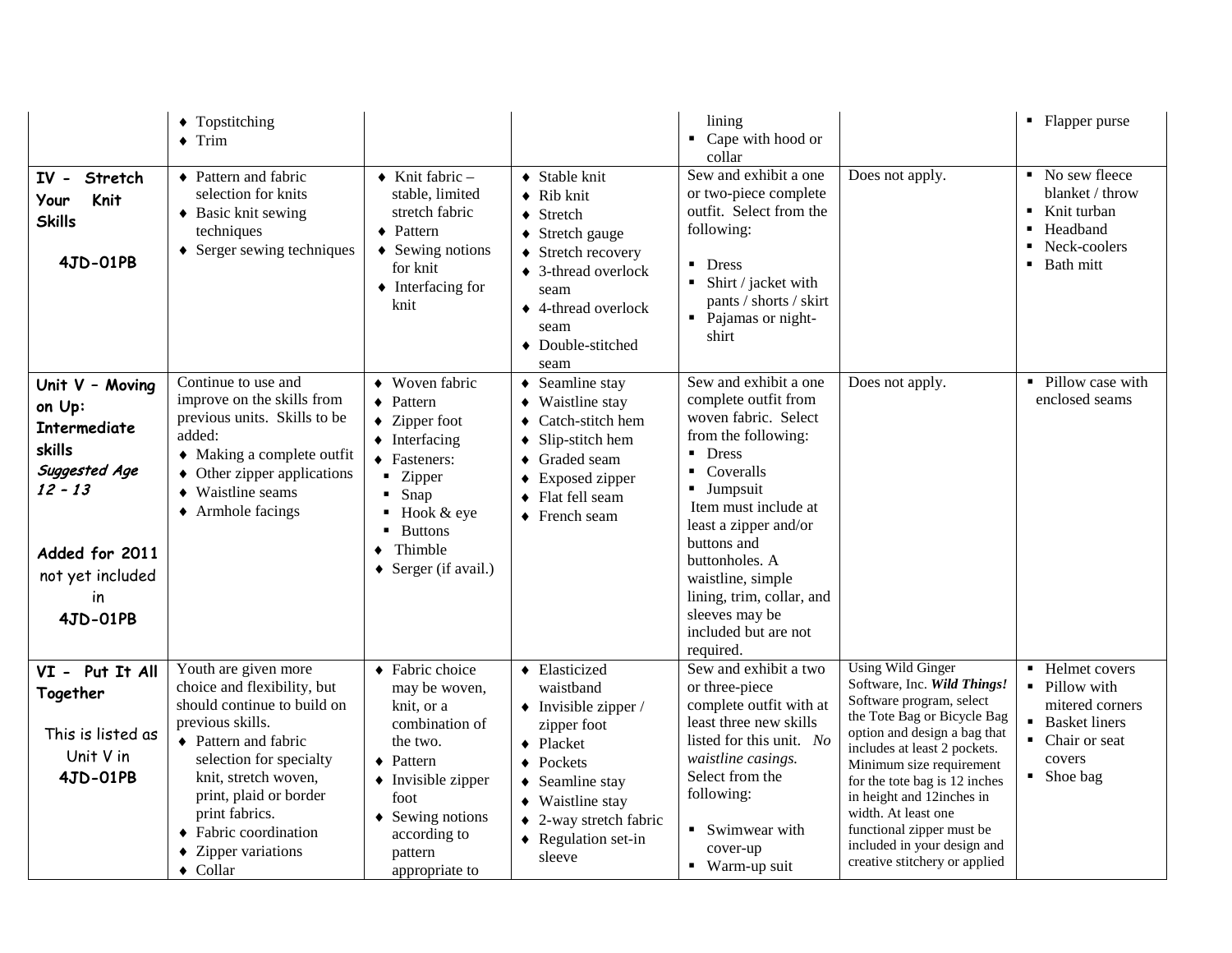| • Pockets and plackets      | fabric being | $\blacksquare$ | Dress with jacket    | trim to personalize your          |  |
|-----------------------------|--------------|----------------|----------------------|-----------------------------------|--|
| • Elasticized openings      | used.        | ٠              | Jacket or shirt with | bag. Optional elements:           |  |
| • Regulation set-in sleeves |              |                | slacks/skirt         | lining, other type closure as     |  |
|                             |              |                |                      | design dictates [button(s),       |  |
|                             |              |                |                      | hook and loop tape, or            |  |
|                             |              |                |                      | $snap(s)]$ . If bag is not lined, |  |
|                             |              |                |                      | it is suggested that the seam     |  |
|                             |              |                |                      | allowances be finished with       |  |
|                             |              |                |                      | a bound seam finish.              |  |
|                             |              |                |                      | Written documentation will        |  |
|                             |              |                |                      | need to include the printed       |  |
|                             |              |                |                      | design sheets (one for each       |  |
|                             |              |                |                      | pocket selected) from the         |  |
|                             |              |                |                      | program and answers to the        |  |
|                             |              |                |                      |                                   |  |
|                             |              |                |                      | following questions:              |  |
|                             |              |                |                      | • How did you choose the          |  |
|                             |              |                |                      | size of your tote bag?            |  |
|                             |              |                |                      | Did you use any of the            |  |
|                             |              |                |                      | default settings in the           |  |
|                             |              |                |                      | program?                          |  |
|                             |              |                |                      | • Did you have any trouble        |  |
|                             |              |                |                      | using the software or             |  |
|                             |              |                |                      | printing your pattern?            |  |
|                             |              |                |                      | Explain                           |  |
|                             |              |                |                      | • Did you download the            |  |
|                             |              |                |                      | Wild Things! Program to           |  |
|                             |              |                |                      | your home computer or             |  |
|                             |              |                |                      | use the program at your           |  |
|                             |              |                |                      | county extension office?          |  |
|                             |              |                |                      |                                   |  |
|                             |              |                |                      | Did you make any                  |  |
|                             |              |                |                      | changes to your pattern           |  |
|                             |              |                |                      | after it was printed? If so,      |  |
|                             |              |                |                      | tell what you changed.            |  |
|                             |              |                |                      |                                   |  |

\**Up Cylcle and Smart Clothing* Junior division have the same guidelines as the Senior division, but are judged separately.

Patterns for the Non Clothing are found in the Junior 4-H level Project guide, 4JD-01PB <http://www2.ca.uky.edu/agcomm/pubs/4jd/4jd01pb/4jd01pb.pdf> WildThings software program may be downloaded free from<http://www.wildginger.com/products/wildthings.htm>

Revised September 2018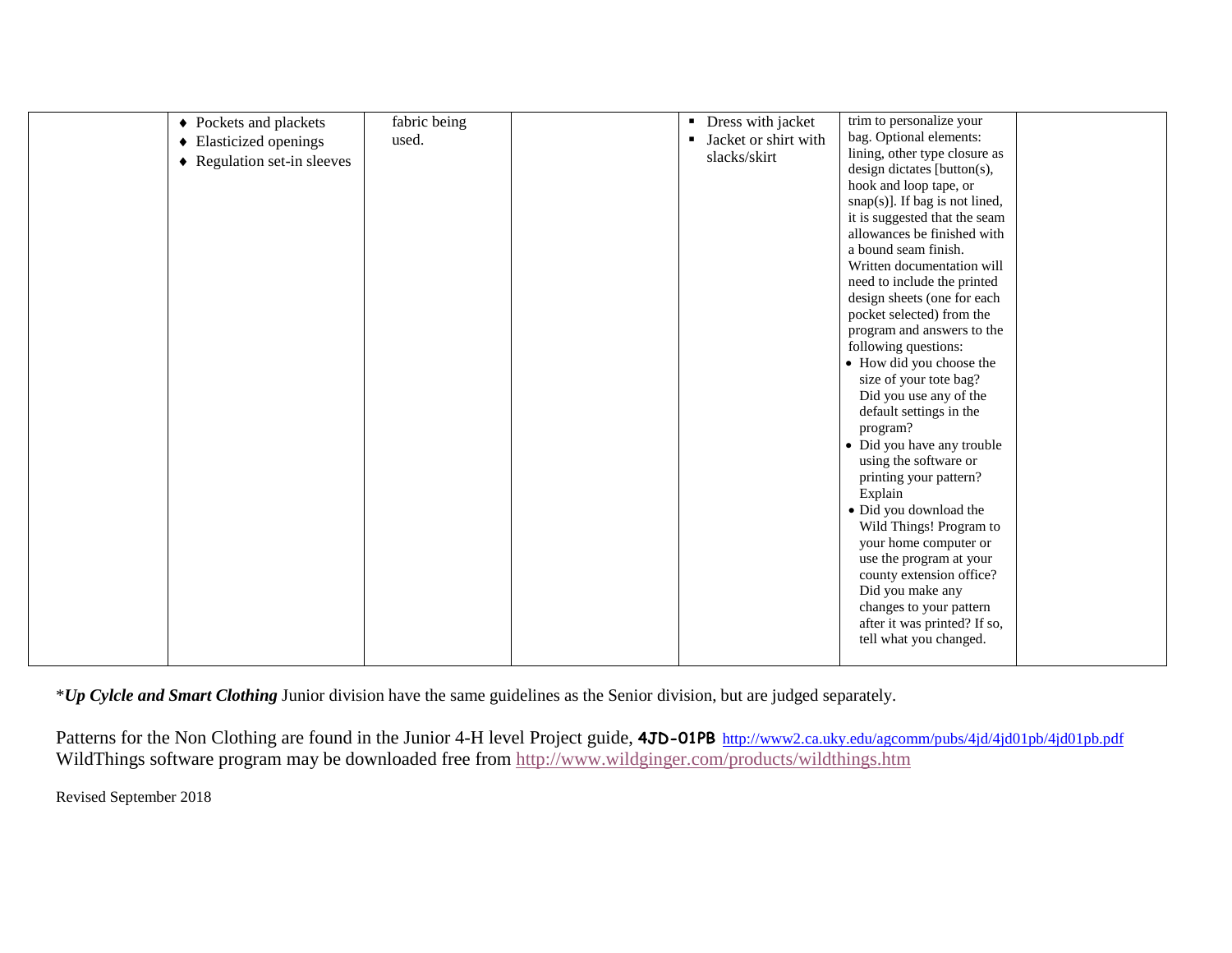The following is an abbreviated overview of the entire *Senior Sewing* units. Refer to each Unit for more detailed information and guidelines.

### **Senior Sewing --** Ages 14 to 18

| Level 1                                   | Skills to be                                                                                                                                                                                                                                                                                                                                                                         | Equipment/                                                                                                                                                                                                                                                                                                                                                      |                                                                                                                                                                                                                                                                                                                                                                                                 | Level 2                                     | Skills to be                                                                                                                                                                                                                      | Equipment/                                                                                                                                                                                |                                                                                                                                                                                                                                                                                               |
|-------------------------------------------|--------------------------------------------------------------------------------------------------------------------------------------------------------------------------------------------------------------------------------------------------------------------------------------------------------------------------------------------------------------------------------------|-----------------------------------------------------------------------------------------------------------------------------------------------------------------------------------------------------------------------------------------------------------------------------------------------------------------------------------------------------------------|-------------------------------------------------------------------------------------------------------------------------------------------------------------------------------------------------------------------------------------------------------------------------------------------------------------------------------------------------------------------------------------------------|---------------------------------------------|-----------------------------------------------------------------------------------------------------------------------------------------------------------------------------------------------------------------------------------|-------------------------------------------------------------------------------------------------------------------------------------------------------------------------------------------|-----------------------------------------------------------------------------------------------------------------------------------------------------------------------------------------------------------------------------------------------------------------------------------------------|
| <b>Units</b>                              | learned or refined                                                                                                                                                                                                                                                                                                                                                                   | <b>Supplies</b>                                                                                                                                                                                                                                                                                                                                                 | Project                                                                                                                                                                                                                                                                                                                                                                                         | Units                                       | learned or refined                                                                                                                                                                                                                | <b>Supplies</b>                                                                                                                                                                           | Project                                                                                                                                                                                                                                                                                       |
| Let's be<br>Casual<br>Suggested Age<br>14 | ◆ Fabric selection<br>• Fabric preparation<br>$\triangleleft$ Using pattern<br>/pattern envelope<br>$\bullet$ Sewing machine<br>and Serger parts<br>ID, use, and care<br>◆ Fasteners: zipper,<br>snap or hook and<br>eye<br>◆ Enclosed seams<br>◆ Seams and seam<br>finishes including<br>flat fell seam<br>$\triangleleft$ Hand and machine<br>hems<br>$\triangleleft$ CAD patterns | $\blacklozenge$ Woven and /or knit<br>fabric, interfacing<br>• Thread<br>Pattern<br>$\bullet$<br>Sewing machine<br>Serger (optional)<br>$\bullet$ Machine<br>accessories<br>$\triangleleft$ Basic sewing kit-<br>Dressmaker's shears,<br>thread snips, pins, pin<br>cushion/magnet, tape<br>measure, sewing<br>gauge, marking<br>pencil/pen<br>needles, thimble | Clothing<br>Select 1-2 garments to<br>make a complete<br>outfit<br>Top and bottom<br>٠<br><b>Dress</b><br>$\blacksquare$<br>Simple Pajamas<br>$\blacksquare$<br>Robe<br>$\blacksquare$<br>Non-Clothing<br>2 piece set of fabric<br>accessories: wallet,<br>garment bag, duffle<br>bag/purse, back pack.<br>At least one piece<br>must include a zipper.<br>OR a barbeque apron<br>and oven mitt | Leisure Time<br>Suggested Age<br>$15 - 16$  | Selection and<br>sewing specialty<br>fabrics to include one<br>or more of the<br>following:<br>Two-way stretch<br>knits<br>Lingerie knit<br>٠<br>Fleece<br>Nylon rainwear<br>Rip stop nylon<br>Microfiber                         | Pattern<br>Fabric<br>Interfacing<br>Thread<br>Sewing machine<br>Serger (strongly<br>encouraged)<br>Machine<br>accessories<br>Basic sewing<br>kit. Refer to<br>previous unit for<br>items. | Clothing<br>2-3 piece complete<br>outfit for:<br>• Active wear<br>(swimsuit and cover<br>up, tennis wear,<br>warm ups, cycling<br>wear, leotard)<br>• Lounge wear<br>(made from<br>specialty fabric)<br>Raincoat and hat<br>or rain suit<br>Non-Clothing<br>Kite (minimum size<br>$-2'$ x 3') |
| Dress It Up<br>Suggested Age<br>$14 - 15$ | Fabric and pattern<br>♦<br>selection for a<br>dressy occasion<br>$\blacklozenge$ French seam,<br>hairline seam and<br>serged seam.<br>$\triangle$ Hand and machine<br>hems<br>$\blacklozenge$ Napped fabric or<br>one way directional<br>designs<br>$\blacklozenge$ Invisible zipper<br>♦ Princess Seams<br>• Double-pointed<br>dart.                                                | $\blacklozenge$ Pattern<br>• Fabric, interfacing<br>Thread<br>Sewing machine<br>Serger (optional)<br>$\blacklozenge$ Machine<br>accessories<br>Basic sewing kit-<br>Refer to previous unit<br>for items.                                                                                                                                                        | Clothing<br>Select 1-2 garments to<br>make a complete<br>dressy outfit<br><b>Dress</b><br>Suit<br>$\blacksquare$<br>Pant suit<br>$\blacksquare$<br>Sportcoat and<br>slacks<br>Non-Clothing<br>Not available for this<br>unit                                                                                                                                                                    | Formal Affair<br>Suggested Age<br>$16 - 18$ | • Fabric and pattern<br>selection for a<br>formal occasion<br>(taffeta, satin,<br>velvet, lace,<br>sheers, brocade,<br>gabardine)<br>• Narrow rolled<br>hem done on the<br>serger and/or<br>sewing machine<br>$\triangle$ Linings | Pattern<br>Fabric<br>Interfacing<br>Thread<br>Sewing machine<br>Serger<br>Machine<br>accessories<br>Basic sewing<br>kit. Refer to<br>previous unit for<br>items.                          | Clothing<br>1-2 piece complete<br>formal outfit<br>Prom dress<br>Formal<br><b>Bridesmaid</b><br>dress<br>Tuxedo<br>٠<br>Non-Clothing<br>Not available for<br>this unit.                                                                                                                       |